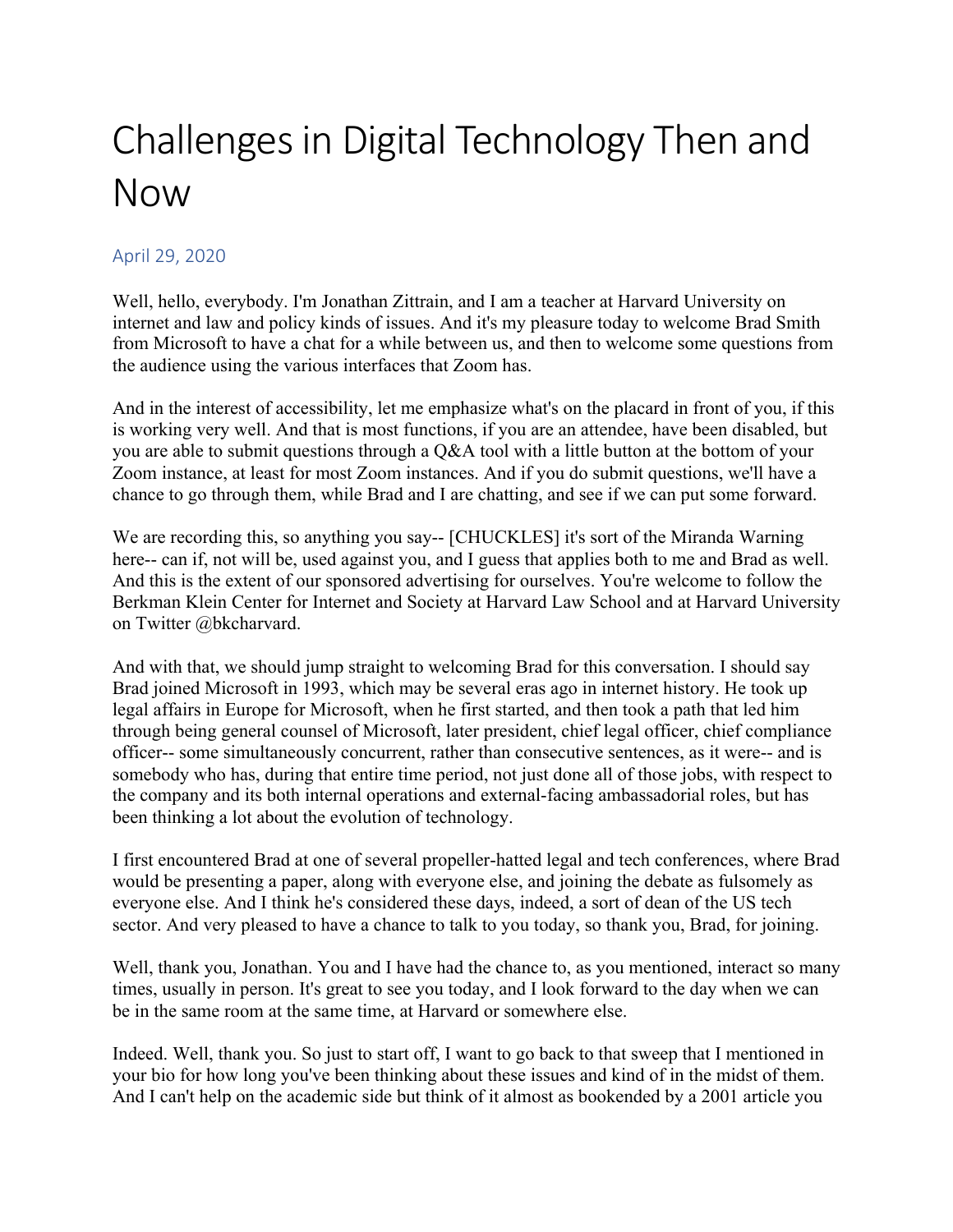wrote on the third Industrial Revolution, "Policy-Making for the Internet." I don't know if Klaus Schwab or the World Economic Forum just wanted to one up you with the fourth Industrial Revolution. I assume at some point you'll have the fifth.

But looking at that article and your most recent book on tools and weapons as bookends to this, I'm wondering if there's anything you would want to tell your former self back in 2001, or even 1993, with all of the benefit of hindsight from today. And I say that as somebody who, in kind of looking over those bookends, there's a lot that's consistent between the two of them, including both a desire for an effective self-regulation, and failing that, a willingness, even an encouragement, to governments to actually play a role. But I'm wondering what you'd want to tell your former self that maybe you figure you wouldn't have known then.

Yeah, I think the thing that is interesting to consider is just how the issues that you've been working on, that others at Harvard and people like me have been working on in the tech sector, have just gotten bigger and more impactful and more an issue abroad public attention each and every year. I think you captured the phrase well when you and I first crossed paths. Let's just say it was a narrower and more geeky crowd.

And we intersected with two sets of geeks, technology geeks and legal geeks, or legal and policy geeks. That 2001 article that you referenced came out of a set of lectures I gave at the Hague Academy of International Law in the year 2000. And at that point it was a rare day that you would see something around tech policy in The New York Times, or say something like Time or Newsweek, the major weekly publications of the day. If there was something in that space, it was a big antitrust case against a company like Microsoft.

And what has been so interesting is to see two things evolve over the course of, say, 20 years. The first is these issues become so part of the popular public conversation for the simple reason that they impact everybody so broadly. And so, yeah, I would have given myself advice 20 years ago to think even earlier about how to make these ideas approachable for other people and not just interesting for the deep conversations that, say, technology geeks or academics need, really, to have.

But the second thing that I think is interesting is, to go back in time, so to speak, I remember in the late 1990s, there was no such thing as a privacy lawyer, for the simple reason that there was barely any such thing as privacy law. There was just a European data protection directive that was enacted in 1996. And now you meet people all the time who say, I'm a privacy lawyer.

And I think if you take those thoughts and you put them together, I think the real relevance for, say, students at Harvard Law School or anywhere else today is that we're seeing new fields born, including in the legal field. There clearly will be people 10, 15 years from now who will say, hey, I'm an AI ethics lawyer, an AI human rights lawyer.

 and deepen, will remain. And I think that's what you've always brought in your work. It's what And yet I will say the need for a broad perspective, even while these fields continue to proliferate I've tried to bring together with others. You're bringing a bit of a historical perspective, provide that breadth of thinking. And we're just going to see this all continue, I think.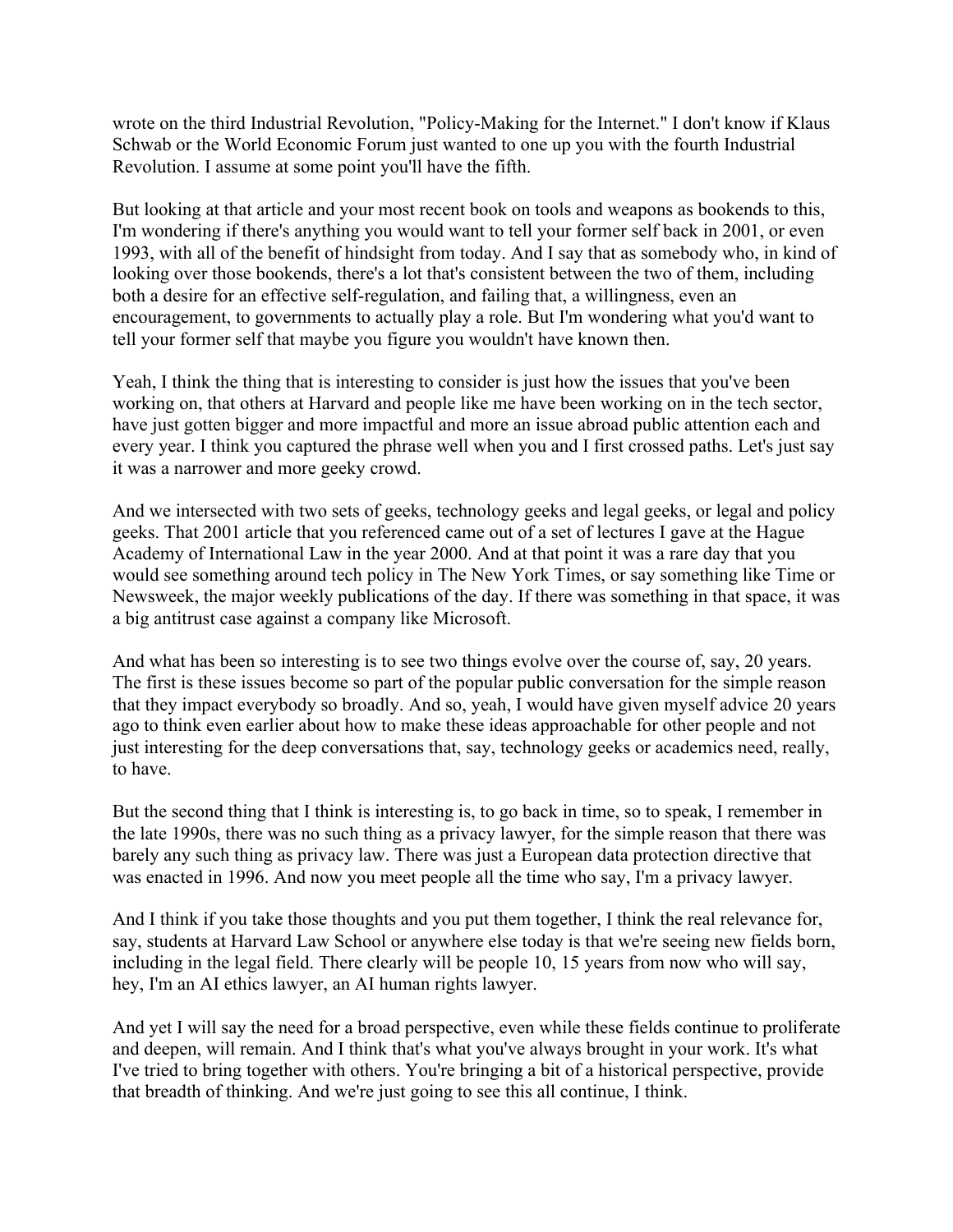So let me ask specifically around privacy-- perhaps around security, too, of course they are distinct-- if I'm a member of the public, typically reading Newsweek-- I remember Newsweek back in the day, and its equivalents now-- and seeing some of these tech issues occasionally pop into broader consciousness, if I'm looking at that sweep, it's not as if privacy, quote, "got solved." In fact, if anything, it feels like it's gotten more difficult and I'm feeling less secure online, despite the lawyers that have been working on it, that may be cynically would say because of them.

of the curve for privacy for the average consumer today? But both from a security and privacy point of view, if we just went by headlines, it would seem as if we're barely holding the line, or maybe even falling behind. And that's despite, for example, in the security front, Microsoft starting a trustworthy computing initiative all those years ago saying, wow, we've really got to rethink these architectures. And I'm curious, is that just a headline-grabbing thing, or how would you characterize? Is it possible to characterize the slope

 of the curve for privacy for the average consumer today? Well, the first thing I would say-- again, sort of drawing on a broader perspective-- look, once something becomes important in public life, it very seldom ever really gets solved, which is to say the issue doesn't really go away. Civil rights hasn't been solved. Voting rights haven't been solved. Immigration hasn't been solved. World hunger hasn't been solved. Certainly disease hasn't been solved.

If you were to go back to the year 1900 and look at the questions people were talking about, especially at the dawn of the progressive era, you would find a definite similarity between those questions and the questions people are asking today. The nature of the debate, the advances, of course they've been enormous, but the issues never really, in my view, typically get solved.

Now, having said that, privacy has advanced. I mean, there's more than 100 countries that have privacy laws, and 30 years ago it was you can count them on one hand. So the field has advanced. There are more protections in place. But of course, as technology has become more ubiquitous, I think you could also say that the challenges to privacy, perhaps even the threats to privacy, have actually become more pronounced at the same time. And I think that explains why it hasn't been solved.

Yeah, it's certainly harder these days not to have something recorded and shared than it is to record and share it, and that is a definite flip. And I guess maybe for many consumers, without even maybe having a worked out sense of privacy injury, there's often maybe just privacy surprise when paper of record does a story about location data and how much your location data it turns out as share.

I had no idea of Farmville. I thought it was a virtual farm. Why do they need to know where I am at all times in order to play their game kind of thing? And it conjures up a vision of the ducks serenely going across the pond while underneath, the feet are madly paddling, gathering data, processing it, in what otherwise feels like an organic experience.

And I guess, just tying it back, of course, to the public health topic that looms over all of us at the moment, I'm curious if you have a sense of what it would look like to responsibly repurpose the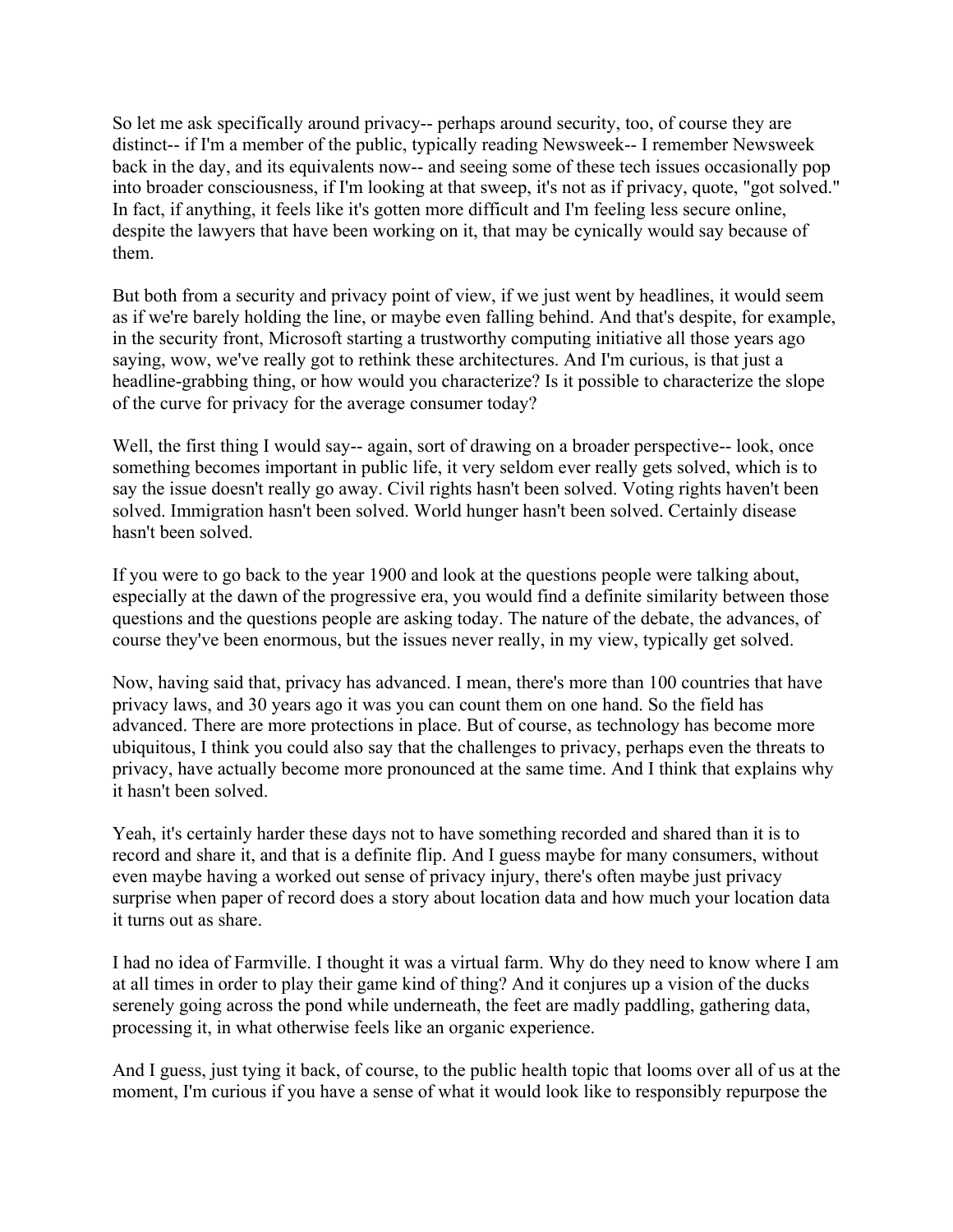look like to try to repurpose that for pandemic mitigation efforts of various kinds? commercial infrastructures built around data sharing-- the advertising and targeted and all that kind of stuff-- for which there may be some sense that it's time to trim that back. What would it

Well, it's been interesting, because I think in the current context, at one level, data has become the most indispensable tool in the world, they might argue, for enabling public health authorities to seek to manage their way through this pandemic. And some of that data absolutely is personal health information. It's personally sensitive.

Yeah, and in some ways, some of the governments that I've seen be the most effective have, frankly, just been really good at managing their hospital capacity, knowing where their ICU beds are, knowing whether they're occupied, knowing how long a patient has been in that bed, knowing what that patient's ailment is, knowing, in particular, whether that patient has COVID-19. I had a conversation with the prime minister of Greece. He can sit in his office at his home, look at a laptop, and see a dashboard that has data, real-time, on all the ICU beds in the nation of Greece.

So that's one example. There are other examples where you're seeing mobility data. You have just aggregated and used, in really important ways, by governors in the United States, by mayors, to try to know, are there social distancing measures working? In other words, are people staying home? And that is a very good indicator.

As we get more into this, we're seeing additional questions emerge, additional tools created, including, obviously, things like apps for tracing and tracking and the like. And that's where you have potential tensions between privacy for people and the protection of public health. That's what led us to publish seven privacy principles. You all have focused very similarly at Harvard and elsewhere.

And I actually think that it's a really good indicator. If you look at both of these issues together and take a principled approach, protection of public health, protection of privacy, you can start to synthesize these two at the outset. For example, you can say, look. If you only want data for public health purposes, then you can only use it for public health purposes, things like that.

And I think you can then rely on the commercial infrastructure to support those kinds of principles. And I think Google and Apple have done a very good job in opening up their platform in this way. And then you'll get other issues where there is real friction or tension, and that's where, I think, public authorities need to decide, based on their local values, how they want to strike the balance between privacy and public health.

And in ensuring privacy, there have been tugs of war over the years, the encryption battles, the classic case of the San Bernardino iPhone, in which Microsoft weighed in on that dispute, largely, if I'm not over simplifying on Apple's side in that debate.

Yeah, we did.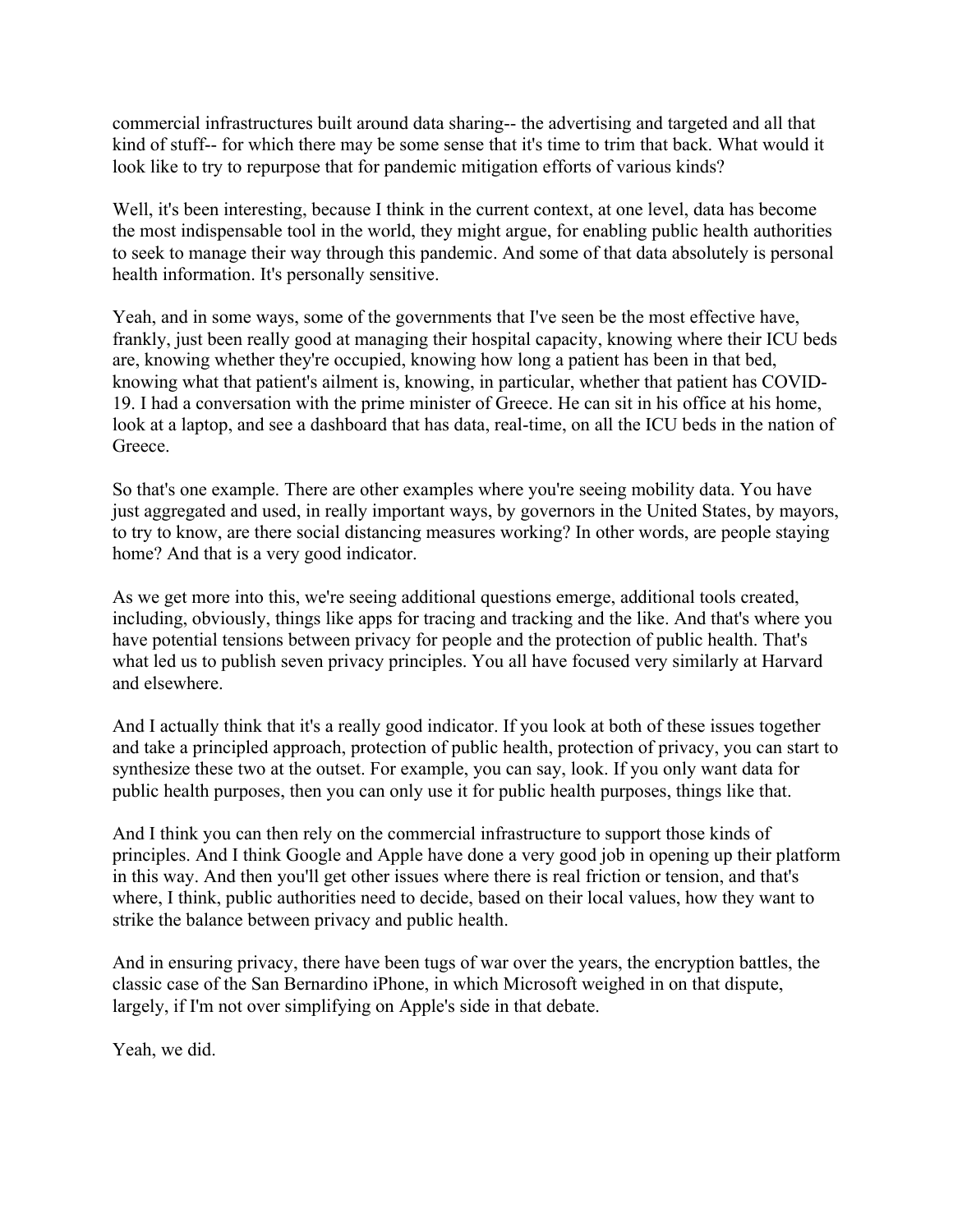How do you think about that kind of blend? Yeah. And I'm just wondering if you have a sense of the blend of protections for privacy, as against government abuse-- how much of that blend is wise laws and agreements and legal institutional structures versus just making the technology such that it's self-protecting as much as possible, that we've got various forms of technological separation, encryption, data minimization, so that even if a government was of a mind to go beyond whatever it had promised or to disregard whatever international consensus there might be, that government simply can't do it.

Well, I think technology is a powerful tool, including for protecting privacy. But we do live in a world where the rule of law does override the code that people write. Now, ultimately, the laws of physics tend to trump everything, and if it can't be done, it can't be done. But if you look at what Australia did a year ago, for example, they did pass a law that imposed on, say, cloud service providers and others additional legal obligations, in certain circumstances, to decrypt.

And so I think things like encryption have proven to be of fundamental importance. The whole industry shifted rapidly to encryption at rest and encryption in transit for data in 2013 in the wake of the Snowden disclosures, and there has been this debate ever since about whether this was unduly undermining the effectiveness of law enforcement and national security.

put a company in a position of then just having to decide, do I go there or do I not? But I would just say, at the end of the day, governments do prevail within their territory. And they can set the terms for whether a company can offer a service to the public there, and they can

And the same is true for data. We make careful decisions based on elaborate human rights reviews before we decide to put a data center in a new country, before we make decisions about whether to store consumer data in the data center in that country. Because once the data is there, the government's law is going to be applied, if the government so chooses.

One possibly subtle distinction that may be worth briefly making is a sense that the San Bernardino case was really just kind of an appetizer, in the sense that if the government had, using exactly the power and authority as you're talking about, ordered Apple to make efforts to get into that phone, Apple, for that particular phone and technology, was in a position to do it.

Later versions of that phone, and generally there is an evolution of technology, I can discern sometimes attempts by the companies to just design the technology so they're in no particular privileged position to decrypt if they're asked to, that the data is stored encrypted and there's no key held by the company, and there's new technologies to still make it useful, even if the company itself can't get to it.

 mandates become common? I imagine the response to that, if a government is feeling like it really wants access, would be what you call technology mandate, saying you're just not allowed to build a service, or even a product, that doesn't keep the keys somewhere in a back pocket at the company making it. And I'm just curious, just in your crystal ball, do you think we'll see those kinds of technology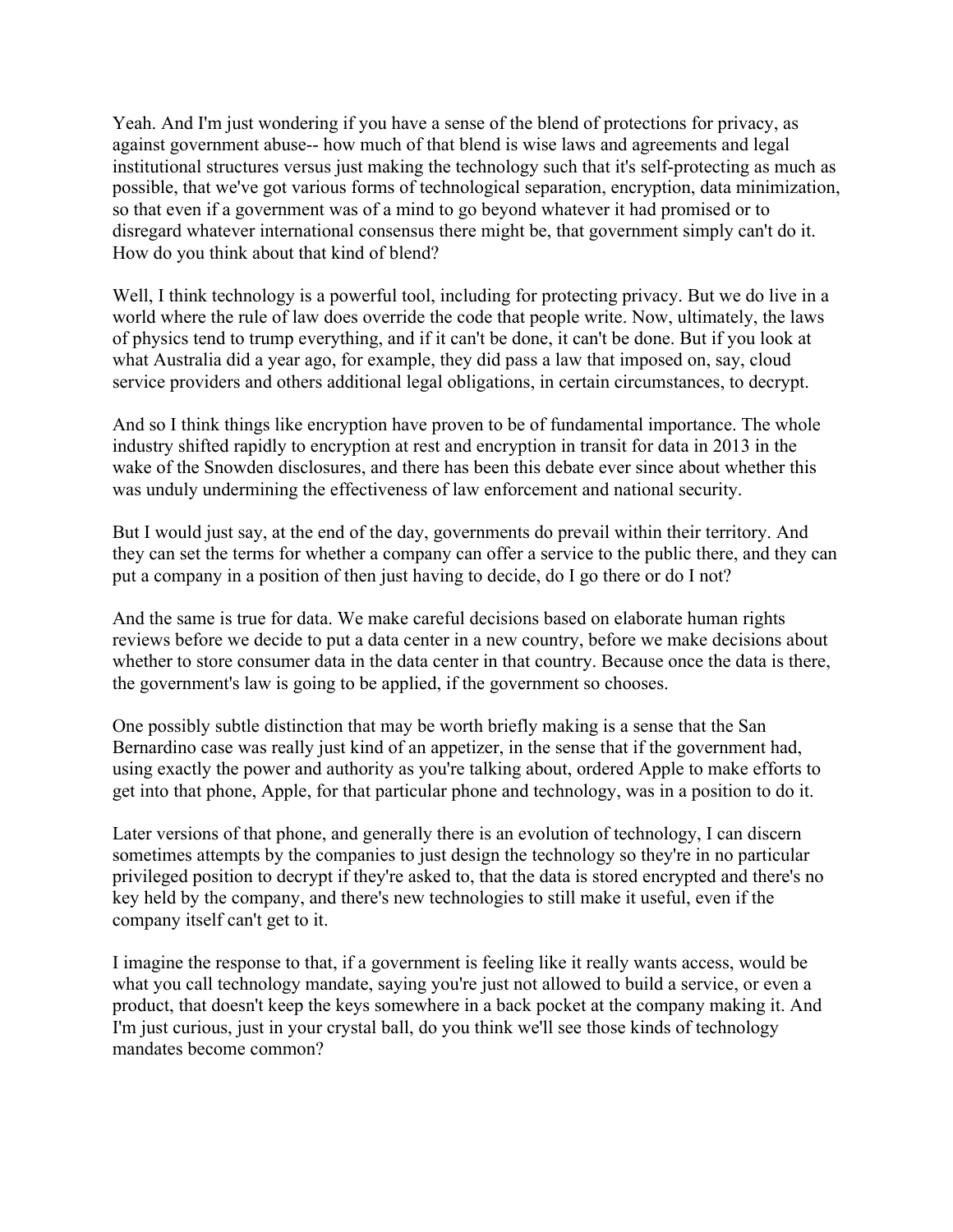I think it's a really interesting question, and your thoughts for that matter, as well, because you've been involved in this, obviously, as long as I have. It is so interesting on the encryption debate because it tends to become an issue front and center. You think it's going to come to a head, and then it dissipates. There is never really that much of a successful effort, at least, to even identify whether there is potential common ground. It is an issue that does tend to drive people into their corners.

## Yes.

Basically, the privacy advocates, and typically with the tech companies, explain why were opposed to technology mandates. Law enforcement usually then is quick to parade its parade of horribles, in terms of terrible crimes that are, indeed, heinous, and they may feel that they cannot investigate and prosecute. And then there's a lot of drama and then the chapter ends. The next chapter sort of starts the same way.

issue is so binary that that's impossible, or is there some other aspect? And what do you think? I think the real question in some ways is, why have we seen that for a decade without the kinds of forcing functions, or even of some meeting of some common ground? Is it just a case that this

Well, I think that I find myself sympathetic to having in the blend technological protections that, at the very least, represent a bright line of paint on the side of the road. So everybody's aware if that line is being crossed, maybe with a warrant, maybe not. But you can establish boundaries and code that can reinforce whatever boundaries seem wise in corporate policy, or ultimately in law.

But it's also true that if too much stock is placed in the code as the last refuge of protection, it also then creates a kind of digital divide, that the people who know how to just tweak just so. I mean, bless something like PGP, Pretty Good Privacy, an elderly plug-in, at this point, for securing email and other documents and the end. But an average user trying to get pretty good privacy going, it's hard.

And I think what it would mean is it might be nice to come to an accommodation about what would even be offered by default so you don't have to be a rocket scientist in order to enjoy the hypothetical protections you could, if only you knew how to configure the technology. I'm mindful of our mutual colleague Bruce Schneier, who, at one point, security expert, decided he wanted to set up a definitively secure laptop and ended up in the same place all of us have been, with customer support and drivers that don't work, and all of that kind of stuff, and that's a crossplatform kind of issue. Yeah.

I actually think that observation is important because I think it does explain why this issue doesn't come to a head. I think you do see more tech companies create strong privacy protection features, but they're not necessarily turned on by default.

Yes.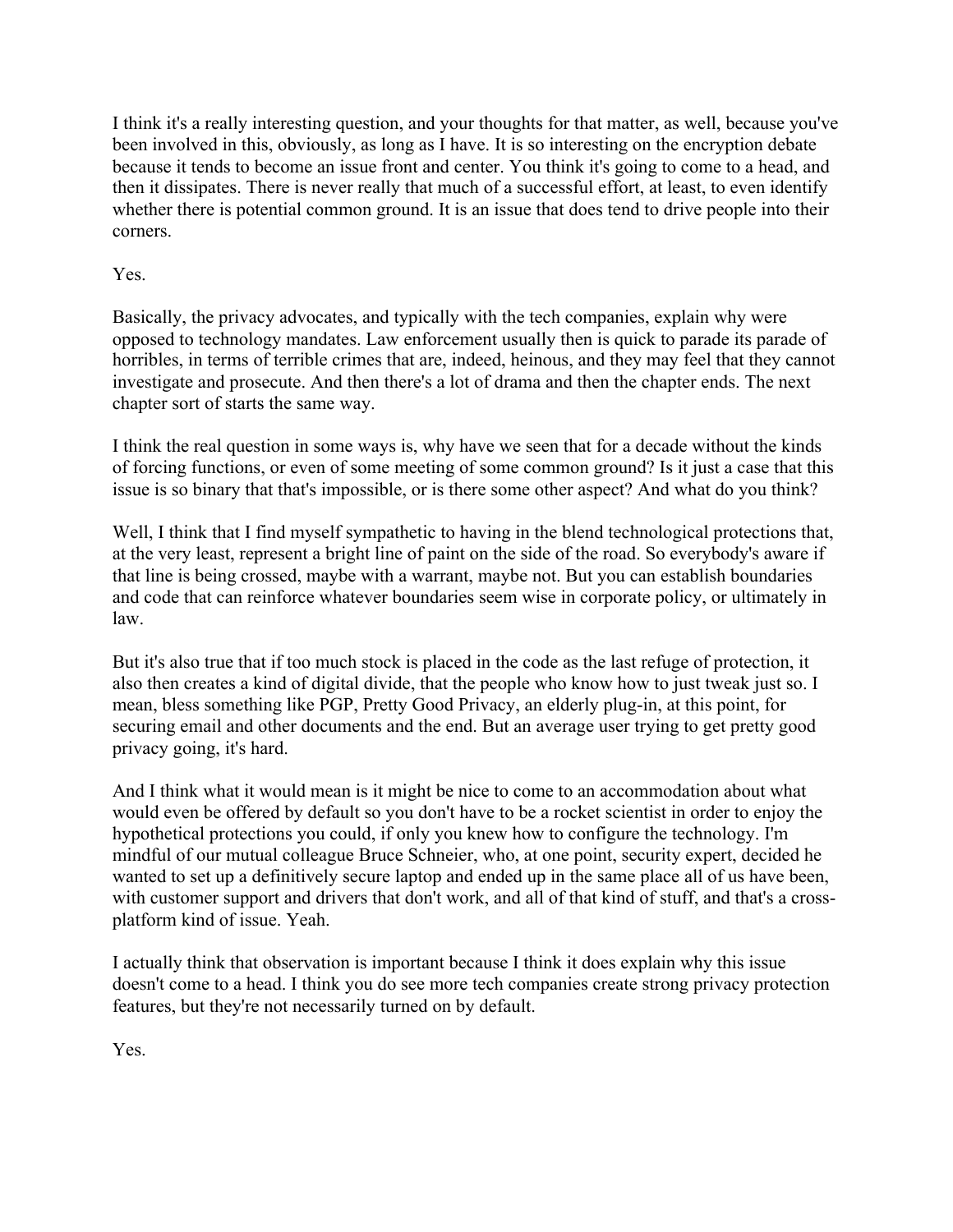And I think it turns out that criminals are not the smartest people on the planet. And so I think on many days, law enforcement is able to get what it actually needs to get, because the user who is committing a criminal act didn't turn on the privacy protection.

Yeah. A strange analog counterpart to that in the American constitutional context is the famed Miranda Warning that says, anything you say can and will be used against you, from the '60s Warren Court and known to watchers of Law and Order worldwide. Is an important right. You've gotta say those magic words to a person under arrest or anything they later say maybe can't be used against them.

 are brought in says, hi, I'm willing to be your lawyer. And here's my only piece of advice-- I'll put it on a card-- don't say anything. At the same time, while that is a right, as you say, many criminals talk anyway. You can imagine a station house lawyer, whose only job is to sit in the police station, and as the people arrested

And that would probably have a material impact on what the police could elicit from the people they arrest. And my guess is civil libertarians, who among us feel very supportive of Miranda, all right, we've got to think through additionally whether we would really want it to work that well, understanding, though, that we fight for it as a right. It's a similar thing about defaults and that sort of thing.

Yeah, that's a good point.

Now, there's another area just worth bringing up, that if it had been, if we were in 2001, would probably be the first one, and that's copyright and the open code, intellectual property, which maybe over the years has receded, even though, as you've pointed out, it's not like it was ever definitively settled.

And there's such a provocative, interesting quote from Tools and Weapons, in which you say Microsoft had been on the wrong side of history. And what a just fascinating observation, kind of reflection to make. And I'm just curious, looking at things now, how to think through the role of copyright, or even later, patent.

I remember once at a conference, it was surprising to me at the time, you said, yeah, we're not thinking so much about copyright for code. But patent, that's kind of interesting. And I'm just curious, as you think about the development of intellectual property law, with respect to code, and maybe for data protection, if you want to unpack a little bit more how your thinking has evolved.

Yeah. The first thing I would say is one of the interesting things about intellectual property is that it has four distinct fields, patents, copyrights, trademarks, and trade secrets. And it, for many, works. It's very clear what your field is. You write a book, I write a book, it's called copyright.

And yet as software code was created, interestingly, actually all four fields became relevant to software. Copyright the copy to protect against literal copying. Patents to protect, obviously, the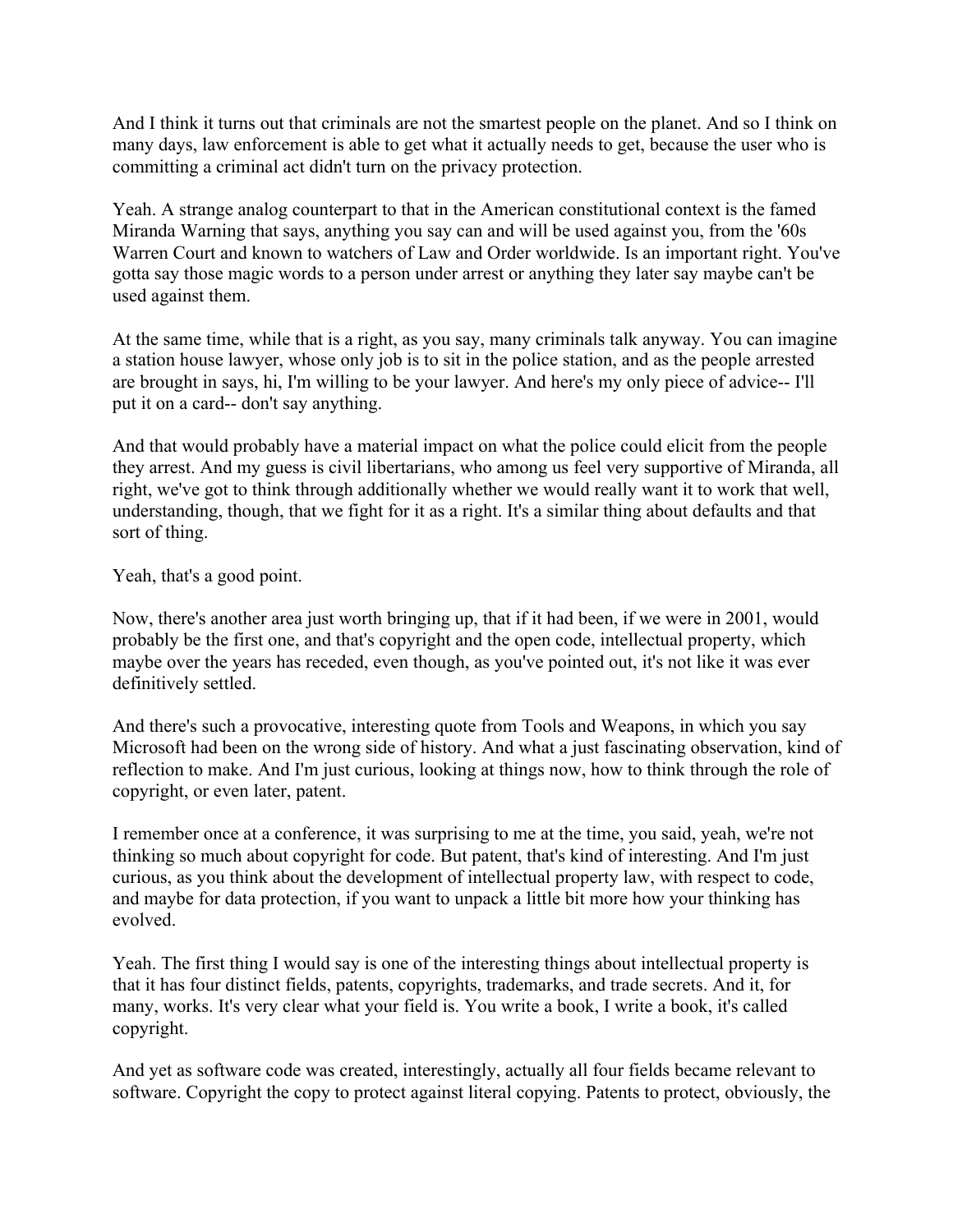novelty and utility of certain inventions. Trademark is and remains important to fight counterfeiting. And frankly, if all three fail, you tend to keep your codes secret through trade secret protection.

What we've seen over time is a little bit of a battle almost, if you will, between the importance of copyright and the importance of patents. And as you'll remember in the 1980s and 1990s, people first thought, oh, everybody's going to use copyright. They're going to protect not only against the copying literally of code, but of the essential expression in it. And then the Supreme Court was less than enthusiastic about that and people shifted the patents.

When I started at Microsoft in 1993, there were probably only two patent lawyers. It wasn't just because we were a smaller company, it's because patents were not thought to be as important. And then the early 2000s saw an explosion of patent law. And then slowly, but surely, the power of patent protection for code was whittled back through a combination of judicial action and congressional reform.

That's a zone in which Microsoft is both the hunter and the hunted, right? I mean, Microsoft could just as easily find itself defending against a patent infringement suit as making one.

Well, one of the things I've always really liked about working at Microsoft is because our business is so diversified, on any one of these issues, we have a foot in each shoe. And that forces us to think about it from both sides. It definitely doesn't mean we get it right, but it's a really positive thing they have to do.

The specific reference I made in our book was that we were on the wrong side of history, and I personally was definitely on the wrong side of history. It was really a reference to open source. And Microsoft as a company in the early 2000s leaned in on patent protection, specifically to protect what we saw as the valuable features in Windows, in terms of what it meant to see something like Linux.

And ultimately, we ended up concluding that it wasn't just about getting on the right side of history, it was getting it right. And getting it right basically meant becoming part of the open source community, even if it didn't mean that all of our code is open source. But like any big tech company, not all of its code is open source. But we now contribute more code to more projects that are open source than any company on the planet.

And I think as you look at data in this whole next trend, in terms of where technology is going, we're now advocates for an open data movement. We launched a campaign a week ago. We call it the Open Data Campaign. We published open data principles. We've committed ourselves to 20 open data collaborations in the next two years.

And I would say, broadly speaking, success and technology these days is about innovation, meaning moving faster. It means about building an ecosystem, and that means collaborating more broadly. All of this is much more likely to influence success than the ability to lock up, so to speak, your inventions. Doesn't mean that it's not important to have patent protection in a variety of spaces or fields, but I just think the indicators of success have really changed.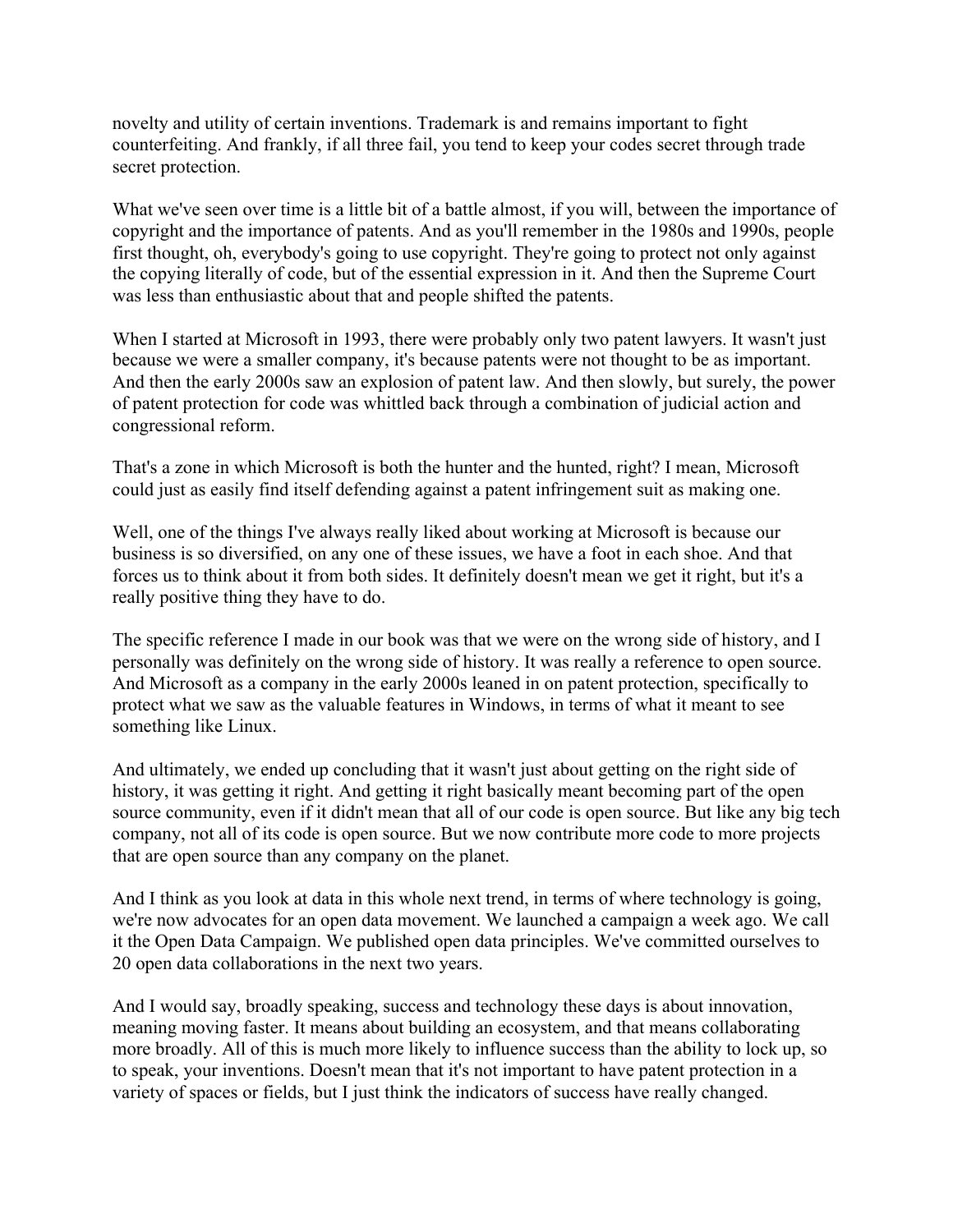Let's just talk harmful content for a moment. And again, an evolution from the early days. As best I can tell, it's almost like a couple eras. The first I describe, in American terms, as a rights era, in which often the sensibilities among the technical folks and among some of the companies was we're here to empower the user, and then kind of get out of the way.

We give you an operating system. You want to load Napster on it, that's your business. Maybe we don't approve of it, but the recording industry, don't come to Microsoft expecting Microsoft to shoot down Napster on Windows installations, as if it were malware, because that's not our job.

And maybe starting around 2010, I'd identify a new thread that is now sharing the space with the rights sensibilities, which I'd call, first metaphorically-- and today, it's hard not to be literal about it-- the public health sensibility, which says instead of it being paramount for companies to let their users just do what they want, have encrypted conversations with the people they want to talk to, run the software they want to run, collect the data they want to collect, now it's, gosh, these companies, they shouldn't be abdicating. They need to be taking a moral stance about the behaviors they facilitate and should do something.

And as you say, Microsoft has so many different services and areas in which it operates. Maybe the one most clearly amenable to feeling the sharpness of that debate would be in a search engine, like Bing. And I'm curious how you think about what role the company's own sensibilities should have on good content, bad content, misinformation, not, versus just being a vessel for Window onto the web and what people find is their own business.

Well, I think there's two broad themes that are worth reflecting on. The first is that not all technology is the same, and the second is that even the same technology should perhaps be treated differently as technology evolves in different moments in time. When I think about technology today and the obligations, either informally or legally under the law, a technology supplier should assume, I do tend to think of three distinct categories.

One is platform, space. Second is, especially when you're talking about content, communities, really social media. And the third is search. And we're in all three spaces, not with equal success, but we're in all three spaces. We have Windows and Azure as hugely important platforms. LinkedIn and GitHub are both really popular community-oriented spaces, as is something like Xbox Live. So we have a number of places where people share comments and even content with each other. And then, of course, we've got Bing with the search engine space.

Then if you put this in the context of time, in the 1990s, the sense was, look. Let's give all technology pretty much a pass. That's what Section 230 of the Communications Decency Act did. And I think it did it for good reason at that time. These technologies were young. Nobody really had a model for how to impose any kind of balanced regulation on them. There was a real danger that regulation would choke them off before they had the chance to grow.

Certainly in 2000, you saw the pendulum start to shift. I would say 2019 was a watershed year. It was a watershed year, I think, for two reasons. First and most importantly, in the wake of the Christchurch terrorist attack, the Australian government, and then others, really move forward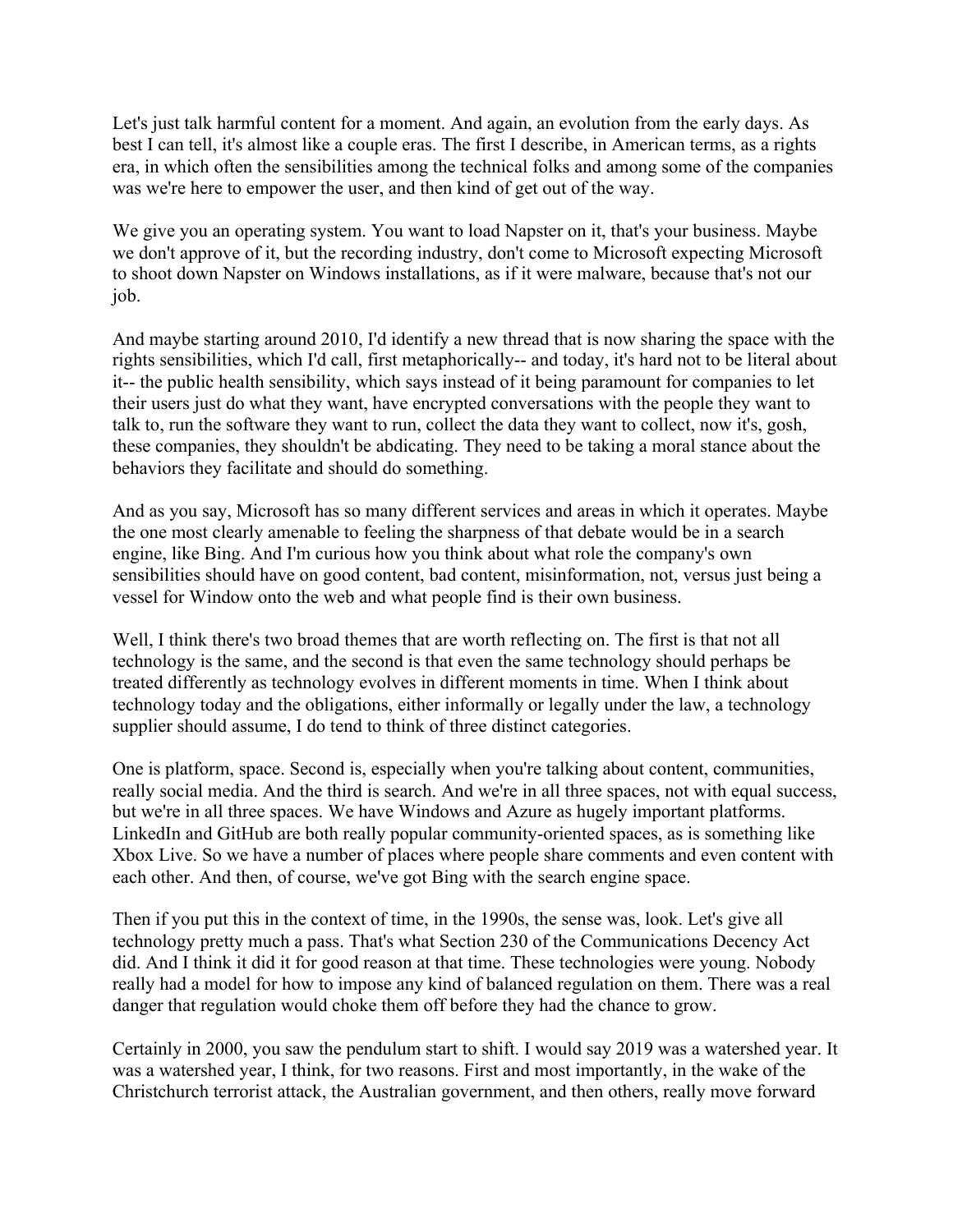with much more aggressive regulation, so much so that if you don't get extremist violent content off of your service expeditiously under Australian law, your executives risk three years of imprisonment and your company risks paying a fine equal to 10% of its revenue, worldwide, potentially. So that gets people's attention.

And then second, I think really led by, frankly, good reporting by The New York Times, there is more scrutiny of the tech sector, including Microsoft, asking whether we were really doing a good enough job to combat child exploitation. And the answer was no. We needed to do more. We continue to do more and we continue to need to do even more.

So I do think search, in particular, has certain sensitivities. Because I think if you can't find something on the web, you're almost denied your place in the public square, and I think that counsels, I think, for a less restrictive public policy for search. I do think that in the social media space, and we saw it after Christchurch, whether it was for Twitter or YouTube, the two biggest platforms, but also for those like LinkedIn, we did recognize that there were certain places where we needed to impose the ability to interrupt live streaming, exercise some more control over the nature of live streaming. And yet, I think we've also wisely decided that it probably doesn't make sense to impose the same granularity of obligations on the platforms because then you have two people trying to police the exact same thing.

So I actually think there's been some interesting progress. There's been new ideas emerging, some new consensus. The Christchurch Call for Action has more than 50 governments on board, as well as really the whole big tech sector, at least in the big tech companies. And it's not a Section 230 model. It's a model that says, we do have certain responsibilities and we're going to follow through on them.

issue internal to the company? What's been interesting to me is to see-- maybe a company in the era of rights and public health- is an emerging third era I'd call-- it doesn't have the best name-- process or legitimacy, which says that as companies say, all right, we've got to maybe be more involved here and we've got to apply principles, and those are inherently value-laden, what are some of the external sources, the compasses we can turn to so that not every value-laden decision is treated as a customer service

And I think of Facebook's still standing up external review board for its content decisions as a first effort in that area of seeing how it still might be a decision effectuated by the company, but one very much more porous to outside decision-making, in this case literally taking some of the authority Facebook would otherwise have and having an outside group populated to make it. So I don't know if there's anything in your

well, obviously, and especially in democratic societies?<br>Yes. I think that's an interesting insight. I think what it really suggests is we're on a path towards greater regulation. If you're going to surrender your decision-making responsibility to a group of unelected officials, does it make ultimately more sense to have elected officials, or at least people who are appointed by government officials who, in turn, are elected to reflect the public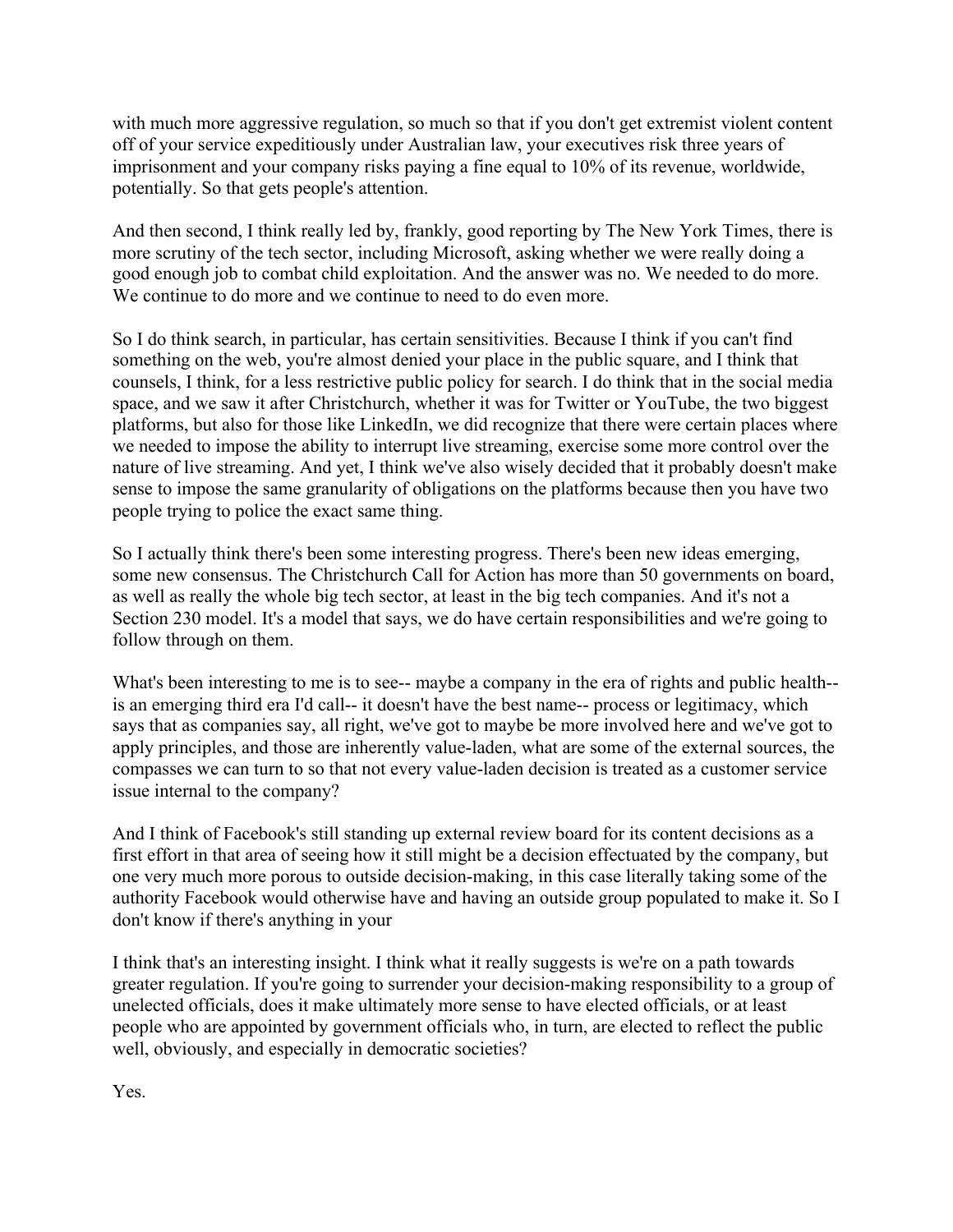Because these are, ultimately, I would say timeless values.

And something like that review board is an interesting way of trying to run down the middle and say, well, maybe it won't be a government body doing it. And of course the kind of speech restrictions that private companies might impose on social media, at least in the American context, would be nonstarters under the First Amendment, if the government did it, but still, again, having it both be external to the company but not an artifact of the government. And I don't know if that's the best or the worst of both worlds.

Well, I think what you're pointing out, and I think it's a good point, is the United States is really unique with the First Amendment. If you take you 200 nations and rank them from left to right, in terms of which is the most protective of free expression and which is the least, yeah, it is one area where the United States is always the most protective of free expression because of the First Amendment. And there's a lot of great things that have come out of that.

But I actually think in the world today, if you're a global tech company-- if the UK and Germany and France and Australia and New Zealand and Japan and Canada all pursue a common path and they all regulate content more than the First Amendment would permit the United States government to do, I think, frankly, most companies are going to snap to a global standard. And you are going to see regulation, and in fact, we are seeing regulation. It's just less likely to be driven by the United States government, especially at the national level.

It calls to mind the observation. I forget if it was John Perry Barlow or John Gilmore who said on the internet the First Amendment is a local ordinance. One last question before we turn to some of the questions that have entered the queue, and that is another comparison between all those years ago and now. And you said there are just a handful of patent lawyers. There were also a handful of government affairs folks at Microsoft, and I think the American West Coast, whether north or further south, had a sense of being apart from all those games in Washington kind of thing.

And I think maybe one of the big milestones in your professional career and in the development of Microsoft as a company, in the wake of the antitrust case, was saying, it's time to make peace. It's time to actually take seriously what's going on with governments, and that's even reflected in many of your reflections today.

 And I see, for example-- this is worthy of inclusion in your bio at the outset-- you chair a nonprofit, kids in need of defense, providing pro bono free legal support to unaccompanied immigrant children facing deportation in eight of the largest US seated cities. That is both a clear couldn't be a more classic pro bono activity for a lawyer to undertake. It's also a political act in this environment.

And I juxtapose that with the observation you've made that when acting in the political realm, getting things done means you have to deal with the world of politics, and politics is about pragmatism, not just principle alone. And I'm just wondering how your thinking has evolved in squaring both corporate political activities, donations, looking to be able to be an effective actor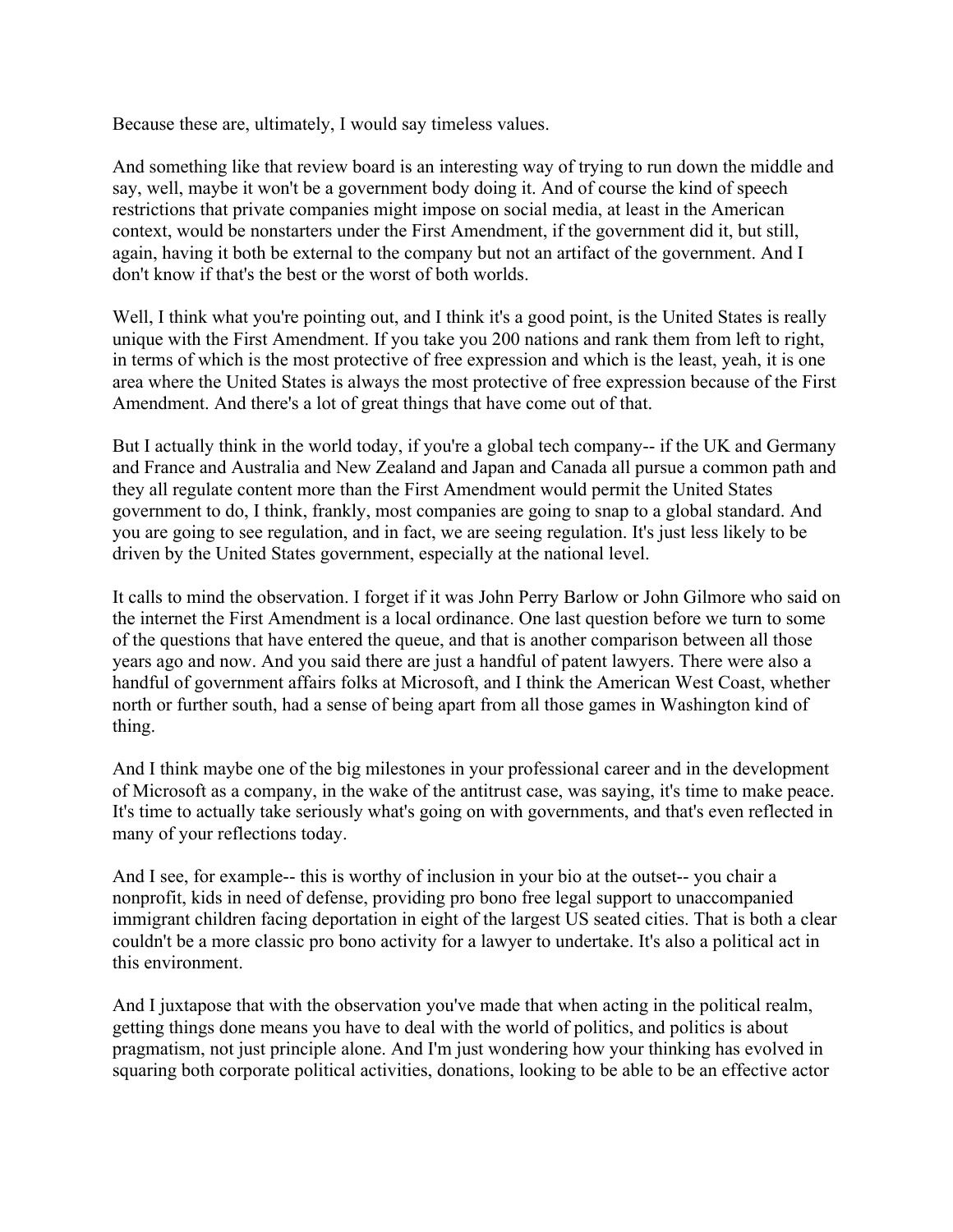in the company's interests and its values when that might mean supporting politicians that have a very different matrix of commitments and priorities.

And further, you referenced heading up Microsoft as being more dean or provost to the university, rather than CEO of a company, that there is a lot of views under your roof that the employees might have. So I don't know either if there's any thoughts you have on those external relationships with government, and when it's time to act on what you'd view as principal and when it's time to be able to bend not break and be a pragmatist, and what it means to have corporate values, knowing that you've got a university's worth of people underneath that may all have very different sensibilities.

Well, I think you've just captured so many really interesting and important elements. And I guess I would just offer three pieces to it. First, I do think it's just really important in a company today, at least as we aspire to lead it, to have good listening systems and to hear from our employees, as well as groups outside the company, including groups like the Berkman Center, which have been really important and influential, in terms of our thinking over time.

It doesn't mean that you agree with everyone, because you cannot agree with everyone. The diversity of views is so vast. But you wouldn't listen to everyone. Because I think when you do, you come to understand better the problems you need to solve. We tried to go from that understanding to then the articulation of defined principles that will guide our work.

And those principles always mean that we will do some things and we won't do others. And there are always people who disagree with the decisions that we make, and they do it for all the right reasons, out of great sincerity. But I do find even when they disagree with our ultimate decision, they do value the fact that we have sought to articulate principles, and they know in a more transparent way where we're going. So that's the first thing.

The second thing is this blend of principle and pragmatism, I think, has been a really interesting challenge, I'll say, especially during the last four years of American politics, with even a more polarized, public, and electorate. And obviously, leadership in the White House, that is very different from, I'll just say, the opinions that we tend to hold on something like immigration.

And what I've found is the best way, in that particular context, to blend principle and pragmatism, is to get comfortable just saying what we think, not hesitating if it will lead to a disagreement, but frankly, always staying focused on the policy and the merits and not on the people or the personalities. And always to give credit where credit is due, but also be quick to identify where we want to take a different stand.

And so like even over the last month, every time we've gone to the White House in the last month and asked for help to get surgical supplies into the country to expedite an importation process to solve a practical problem, the team at the White House has been quick to respond, effective in its efforts, and we've been quick to say thank you, not just privately, but to acknowledge that publicly.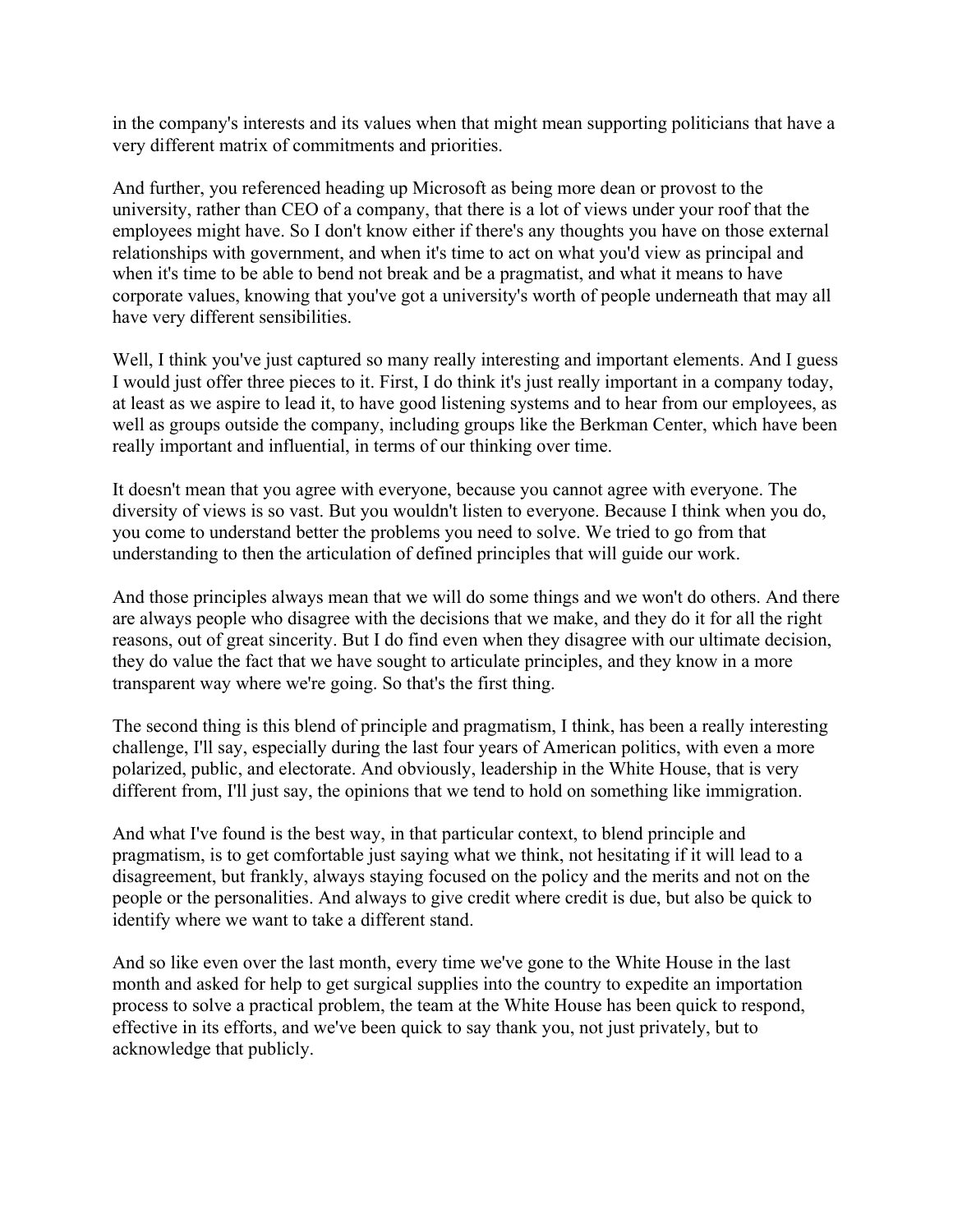That might be Monday. But by Thursday, there's the latest immigration proposal, and you just sort of go, oh my gosh. Do we have to do this yet again? And it happened on your green cards over the last couple of weeks, and we were equally quick to say, we don't think this is the right course.

Even, interestingly, on the issue of DACA, we're the one company that has sued the federal government, not just as an amicus, but as a plaintiff. We are a plaintiff, with Princeton university and a Princeton now alumni, in the Supreme Court. And yet we're able to balance those two.

And I just find as people get-- if they know what you're going to do, if you're predictable, and you don't make it personal, you can blend principle and pragmatism. I will say you have this added feature in the United States. As we all know, US politics is based, to some degree, on people writing checks for donations, including from a political action committee, like the one we have as a company.

And the hardest thing there is almost inevitably, almost everyone who helps you on one issue is not someone that will help you on every issue. And so there are some members of Congress, the House, or the Senate with whom we vigorously disagreed on something, like H-1B issues or DACA or the rights of women or marriage equality and the like. I mean, we've had vigorous disagreements, and sometimes continue to do so.

And yet you find that on a particular green card reform bill, where we have thousands of employees in a green card backlog because they're safe from India or China, the same senator is the key senator who is working to advance the legislation on which so many of your employees depend. And so we try to think broadly ourselves. We do focus on values and the like.

But it is a world where we do, frankly, sometimes feel that, hey, look. We've got to work with people, and we've got to use that work over time to nurture a relationship that we hope just might enable us to change people's minds. When we persuaded Washington state to become one of the first states in the country to recognize marriage equality back in 2012, it was because we were able to persuade four Republicans in the state senate.

That was the difference between victory and defeat. They had long been opposed to it. We had worked with them anyway on other issues. And we had trust, and we used that to persuade them to change their views and their votes. So I sometimes just remind myself, remind the people we work with, the view that somebody has today does not necessarily guarantee the views they're going to have two years from now, and we're only going to have an opportunity to change their mind if we actually know them.

Thank you so much. So we should do some Q&A. And knowing that there's a hard stop in approximately, or maybe even exactly, 10 minutes, we'll think of it as a lightning round. And for all but one I'll just read the question, on behalf of vox populi. But for the very first one, our mutual colleague David Wilkins, I think, is able to pop in, kind of surprise cameo, and ask a question himself. Our colleague, professor of the legal profession.

Yeah. I know David well. It'll be great to see or hear him.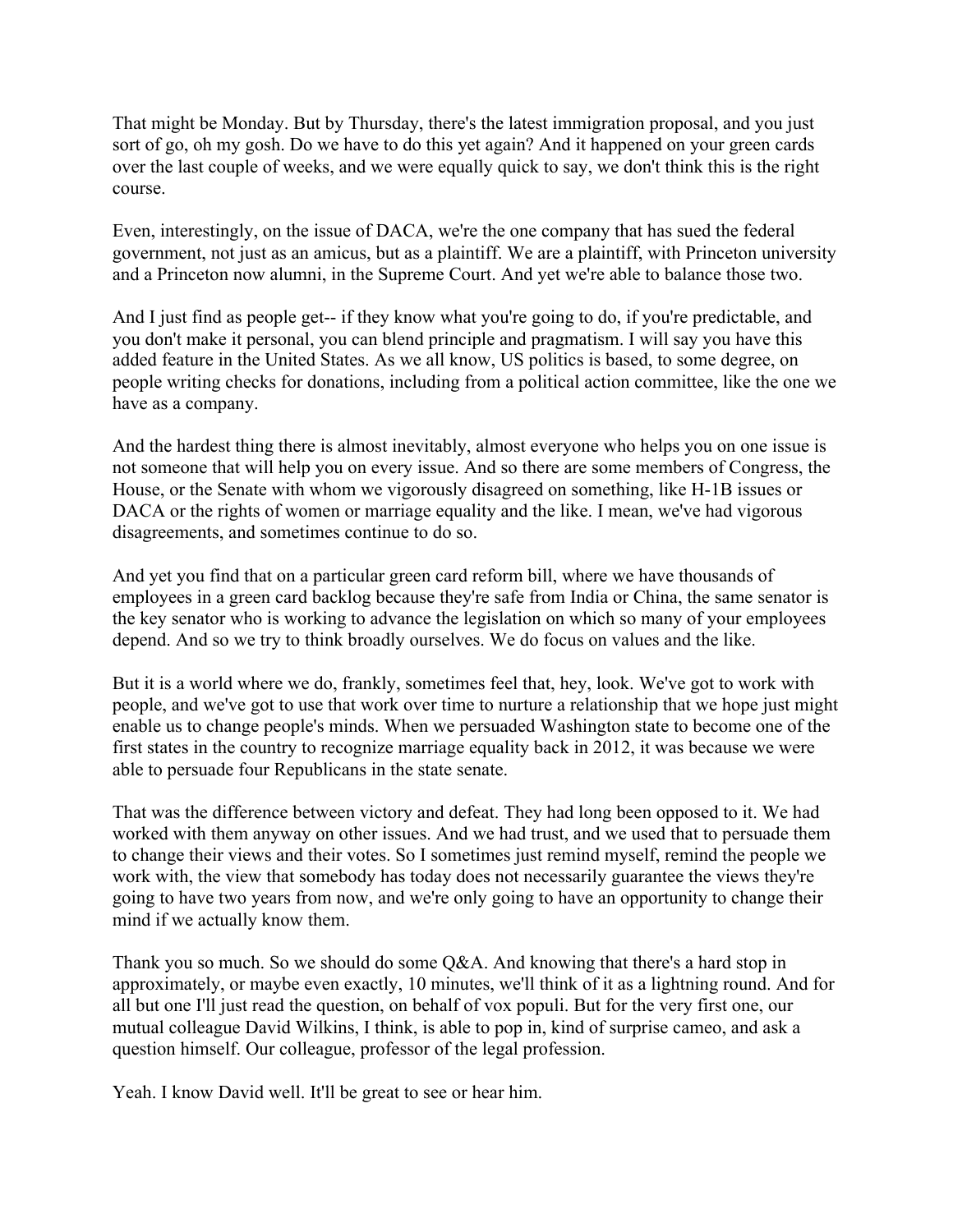David, over to you.

Well, thank you so much. And Brad, it's wonderful to see you. And thank you for your amazing leadership, not just on these issues, but in the profession, in general, and at our center. We're so grateful to have you on our advisory board.

My question really is about the legal profession and what role you see lawyers playing in these sorts of matters. At the Center on the Legal Profession, we've actually been watching a trend that we wonder whether it's going to be accelerated because of the current crises, like so many others. Like everybody else, we're all working virtually. Technology is so important. Again, we have to thank you because we're working on teams, and Microsoft, which has been incredibly important for our team to stay together.

But the trend I want to talk about is lawyers, like you, taking on more capacious responsibilities around these big global challenges, you're kind of a patient number 1. And Jonathan brilliantly talked about your career, but you were the first one to really become not just general counsel, but then chief legal officer, and then president of Microsoft. But if we look around we see Kent Walker, for example, at Google becoming senior vice president of global affairs, or Amy Weaver at Salesforce becoming president and in charge of global security, or Sara Moss, not in the tech industry, but in Estée Lauder, becoming now the vice chair of the company.

years? And I wonder, why do you think this is happening? What are the skills that lawyers bring to these broader roles? And do you think this is something we may see accelerate in the coming

Thank you so much, David. Over to you, Brad, for the lightning round.

Yeah, and I'll try to be brief. But David, first, thanks for everything that you personally have been leading in the center, and I've always been so personally passionate, and Microsoft has been, for your work. I do think it is a trend that has been ongoing that will continue to accelerate. Part of it is call it the rise of the in-house legal department, something you, perhaps more than anyone, better than anyone, has documented. And recessions actually tend to lead, typically, to more work coming in-house because people are looking for new ways to economize.

If you look at the lawyers in the profession in, say, the '60s or '70s, the really influential figures in the world of public affairs were in the great law firms. And the great law firms are still great, but you also see people playing a very broad role in a lot of different other organizations, especially, say, companies and nonprofits.

I absolutely continue to believe that if you want to change the world, go to law school. At least think about it. Because at the end of the day in the democracies of the world, it is the laws of the world that will continue to have the most impact on societies. And as laws and companies intersect, as companies use their voice through the kinds of government affairs efforts that Jonathan was describing, as we do and strive to do in a very transparent way, it does give us the opportunity to think broadly.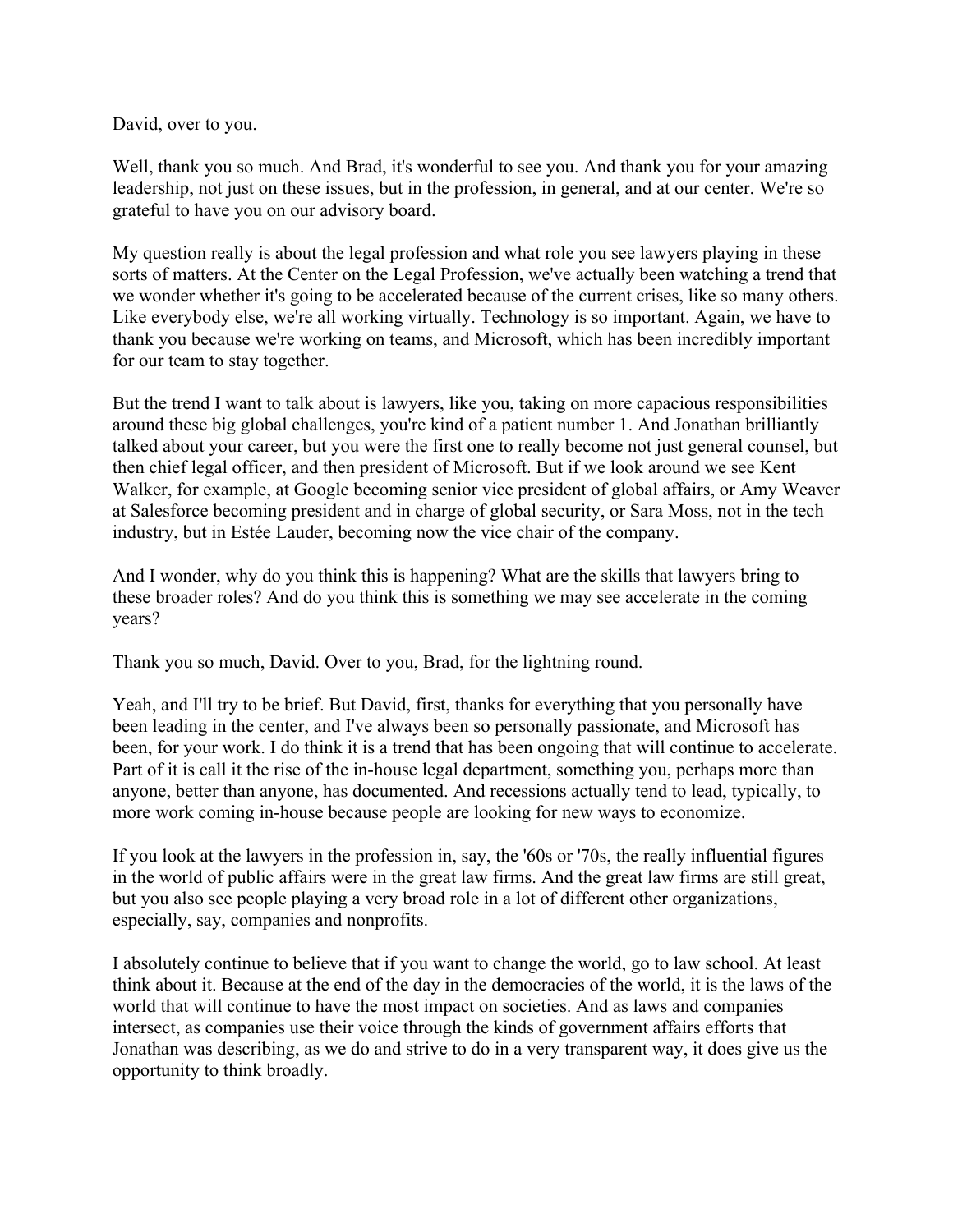Just as people documented outside lawyers in the '60s and '70s who aspired to be not just great lawyers for their clients, but also statesmen, I think the people you're describing are statesmen, they're stateswomen, they're real leaders, and I think it's all about a breadth of perspective. And I think if people can think broadly, think about the public interest, even put the public interest first and forward, yeah, I think it is a powerful way to contribute to the public good. As I always like to say, you can be a public service even if you're not employed in the public sector.

starting over? Thank you, David, for that question. And that actually captures a bunch of the questions. Many I think are from law students or others who are law adjacent, asking about the role of the lawyer and the legal profession in this. From a different angle, this is from-- we invoked his name earlier, I did-- Bruce Schneier. He says, I taught your Digital Geneva Convention and your Tech Accord last week in my class at the Kennedy School. Now, a few years later, what's your assessment of the initiative? What's changed today? What would you do differently if you were

I continue to be a big believer in the need for the international rule of law to govern the actions of nation states when it comes to cybersecurity attacks. I continue to believe that when we are going to need stronger rules and more formalized international laws in the future. I continue to believe that when there are gaps in the legal system today, that we need to fill in. And I think the nation state attacks around this information, including in the COVID-19 pandemic, and especially around threats to democracy, really shine a light on that.

When we started down the path, I gave a speech in 2017 calling for a Digital Geneva Convention, just to put off limits these kinds of nation state attacks on civilians. One of the things I said was this was going to be at least a decade. It will be at least a decade. I think that we understood going into it that it would be complicated, that it would require persistence, that it would be hard on certain days to get people off the sidelines, to actually join the group, the movement that I think is needed to protect people around the world.

Maybe I would have advised myself to be prepared to be even more patient and persistent and pragmatic as well. It goes back to your point, Jonathan. You've got to be principled, you've got to be idealistic, but you've got to be pragmatic.

I'm glad we undertook what we did. We are making some real progress. I think that's good. The Tech Accord is a good example, 120 companies around the world having signed that. We're going to have to be persistent and just keep at this every year, to be honest.

 would it be? That's certainly a high mountain to climb, but a worthy challenge. I think this will probably be our last question, and then we'll be sure to bundle up all of the questions that came through-- I see just under 60 of them-- so that you can have a look at it and be aware of what people are asking about and thinking about afterwards. And this is, again, from our quite strong student contingent. What's your advice to law students to best prepare themselves for the digital economy, including skillsets and knowledge beyond the traditional JD education? And a bonus question of-- talk about a broad question-- if you had to pick a topic to start a PhD today, what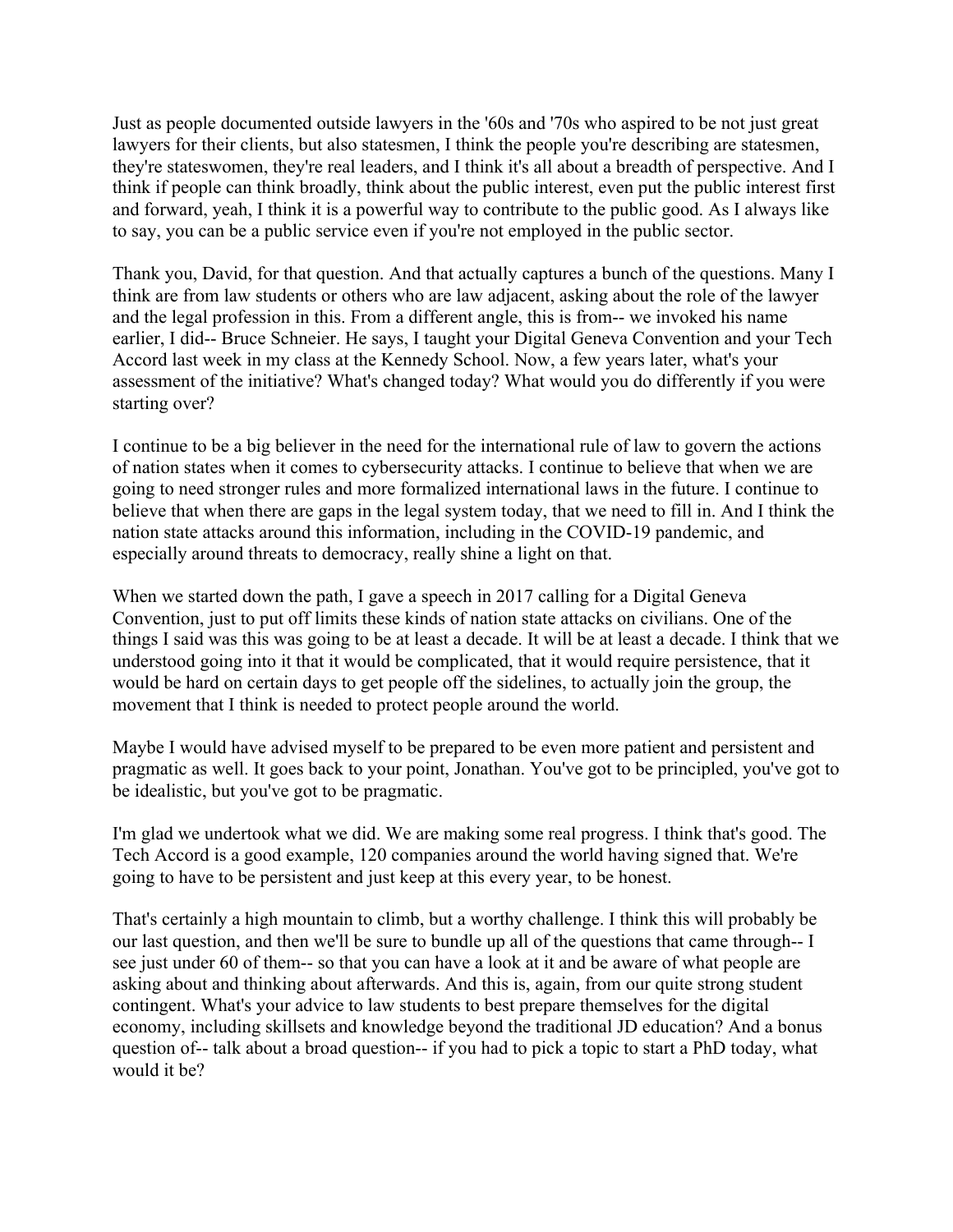I don't know if I'll have the chance to reflect enough to answer that one well, but let me just say generally, of course, take the courses in law school that have always been important in law school. If you have any interest in using digital technology or working in a digital world, and the whole world is becoming digital, I would encourage you to take a course or two that might be outside the law school, or more informally, to acquire some background. Not just in computer science, but increasingly statistics and data science. I think the future is going to be about data as much, or even more, than code.

If I were back in law school, I probably would have found a way to take one or two courses in the business field, just because it doesn't matter what you're going to do. I find that business thinking helps you organize whatever you want to do in life. And I find a lot of classic business school thinking needed right now in governments around the world to manage COVID-19.

I would definitely be a strong voice for the liberal arts. I constantly encourage engineers at Microsoft and elsewhere to think about ethics, to think about history. Because all of these issues need to come together, because we need to ensure that technology actually serves people and is governed ethically. But I'd actually conclude with the phrase that you used, Jonathan, in describing about the Digital Geneva Convention. You said it is a high mountain to climb.

My number one piece of advice, my request, climb high mountains. You have a whole career ahead of you. It's going to start in a valley, the valley of COVID-19, but that valley isn't going to last forever. We'll pull ourselves out of it. You are the people who actually will play such an important role in the decades to come, in not just influencing, but defining the high mountains that we climb as a country and as a world.

And they will be hard to climb. We will often falter or fail, but we will not climb any higher than you aim to accomplish. So have high ambition. That's what I say to our folks every day at Microsoft. It's what we bring together when we recruit people to join us. It's just more fun to climb high mountains than to go through every day with low ambition. And know that if you do it in a smart way, your impact will be felt, and it'll be great for you personally, and I really do believe for the world.

 to be thinking about how we can-- Well, what a great long-term reminder, if we're not medical professionals, in the short-term being told that our best contribution can be simply to stay at home, and what a nice counterpart to that,

I will just say in closing, I heard someone say this morning, he said, I don't know whether I'm working from home or sleeping in the office.

## [LAUGHTER]

We are doing both.

The lines are blurred. Thank you again, Brad, so much for this conversation and for, no doubt, the other interactions that will follow, and to all in the audience who came forward to listen and to suggest your questions. And we will keep climbing mountains.